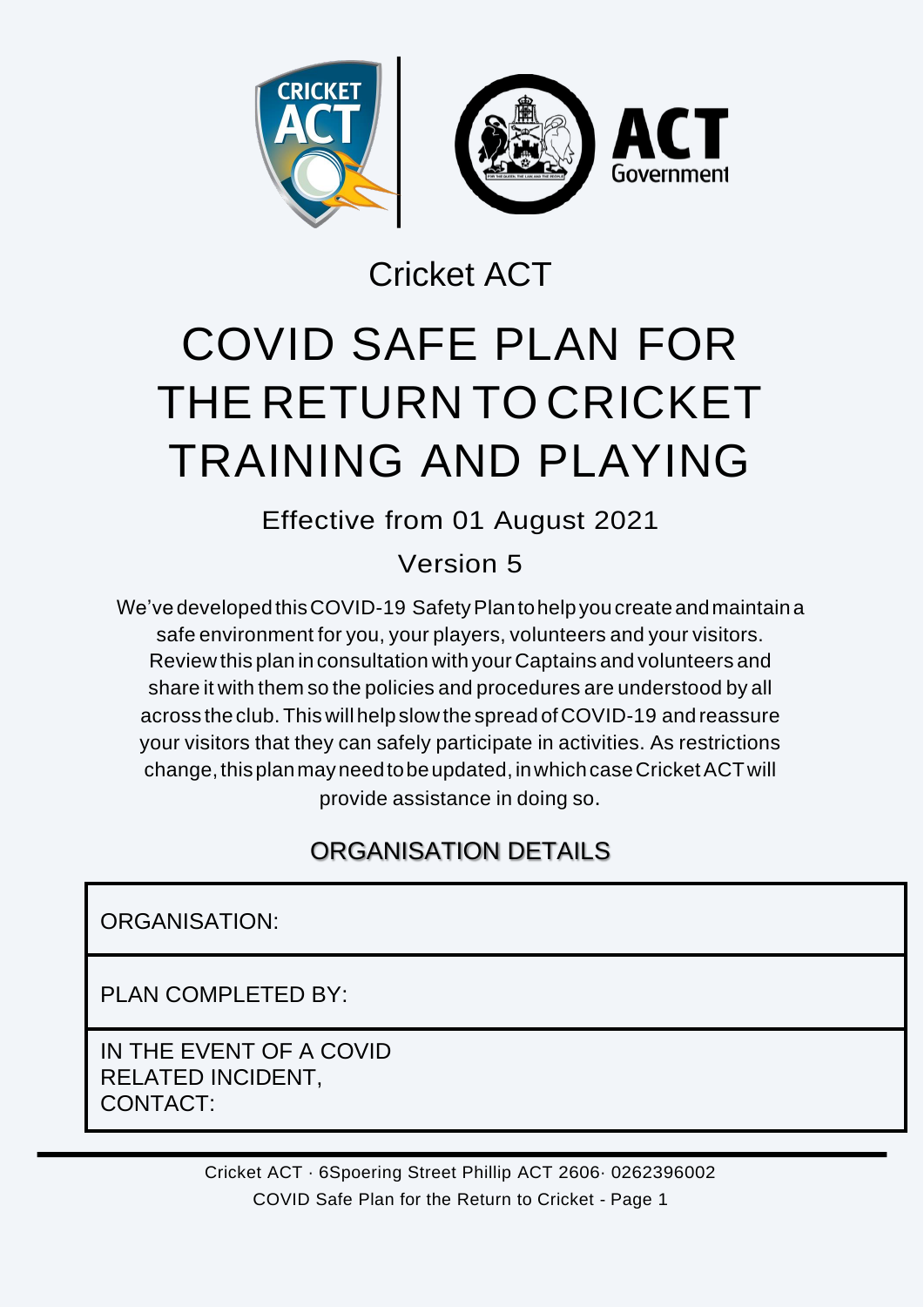

| WELLBEING OF MEMBERS, VOLUNTEERS, PARTICIPANTS AND OTHER VISITORS                                                                                          |                                                                                                                                                                                                                                                                                                                                                                                                                                                                                                                                                                                                                                                                                                                                                                                                                                                                                                                                                                         |
|------------------------------------------------------------------------------------------------------------------------------------------------------------|-------------------------------------------------------------------------------------------------------------------------------------------------------------------------------------------------------------------------------------------------------------------------------------------------------------------------------------------------------------------------------------------------------------------------------------------------------------------------------------------------------------------------------------------------------------------------------------------------------------------------------------------------------------------------------------------------------------------------------------------------------------------------------------------------------------------------------------------------------------------------------------------------------------------------------------------------------------------------|
| Exclude staff, volunteers,<br>parents/carers and participants<br>who are unwell                                                                            | Before participating in any cricket activity, we will advise all players, team<br>officials, parents/carers and members, they must<br>not attend training, matches or cricket related activities, if in the past 14 days<br>they have:<br>been unwell or had flu-like symptoms;<br>$\bullet$<br>been in contact with a known or suspected case of COVID-19;<br>$\bullet$<br>had any sudden loss of smell or loss of taste;<br>$\bullet$<br>are at a high-risk category, including the elderly and those with pre-<br>$\bullet$<br>existing medical heath conditions.<br>been in specific COVID hot spots as identified by ACT Health<br>$\bullet$<br>(https://www.covid19.act.gov.au/travel/entering-the-act)<br>All members are advised to self-isolate and seek professional medical<br>assistance if they are unwell or suspected to have been in contact<br>with a COVID-19 case.<br>In the event of a COVID related incident, ACT Health will contact the club and |
| Display conditions of entry<br>(website, social media, venue<br>entry)                                                                                     | advise all members and visitors to seek medical assistance.<br>Resources, posters and information about COVID-19 will be shared across<br>communication channels and displayed at appropriate locations around<br>facilities and venue.<br>We will display the posters from ACT Health as provided by Cricket ACT.<br>Where appropriate, we will identify and address potential language, cultural<br>and disability barriers associated with communicating COVID-19 information<br>to players, members and other stakeholders.<br><b>ACT Government Translated Resources</b><br>(https://www.covid19.act.gov.au/community/translated-resources)                                                                                                                                                                                                                                                                                                                        |
| If hiring the facility, consult with<br>the owners/operators to<br>address these requirements to<br>understand what measures<br>may already be in place.   | Anyone who hires the club facilities will be provided this plan and expected to<br>adhere to the policies and procedures therein. We will get confirmation of<br>their adherence in writing.<br>If they have their own COVID Safe Plan, that will be sent to us for approval<br>before allowing the venue hire to take place.                                                                                                                                                                                                                                                                                                                                                                                                                                                                                                                                                                                                                                           |
| Take all reasonable steps to<br>minimise the number of<br>spectators attending<br>community sport events and<br>ensure they maintain social<br>distancing. | We have considered the schedule and number of participants attending<br>cricket related activities (i.e. training) to minimise the number of attendees<br>present at the venue or facility at one time.<br>Attention will be given to allow members time to vacate between training,<br>matches or other cricket related activities.<br>We will advise and communicate to our members to limit the number of<br>spectators at a single outdoor cricket facility or ground to 500 individuals or 2<br>square metres per person, whichever is less.<br>We will encourage players and spectators to leave the facility as soon as<br>possible following the conclusion of their cricket activity or match. We will<br>encourage players and spectators to bring their own seating i.e. fold out<br>chair. A COVID Marshall will be appointed if we suspect attendees to reach<br>close to 500 people.                                                                      |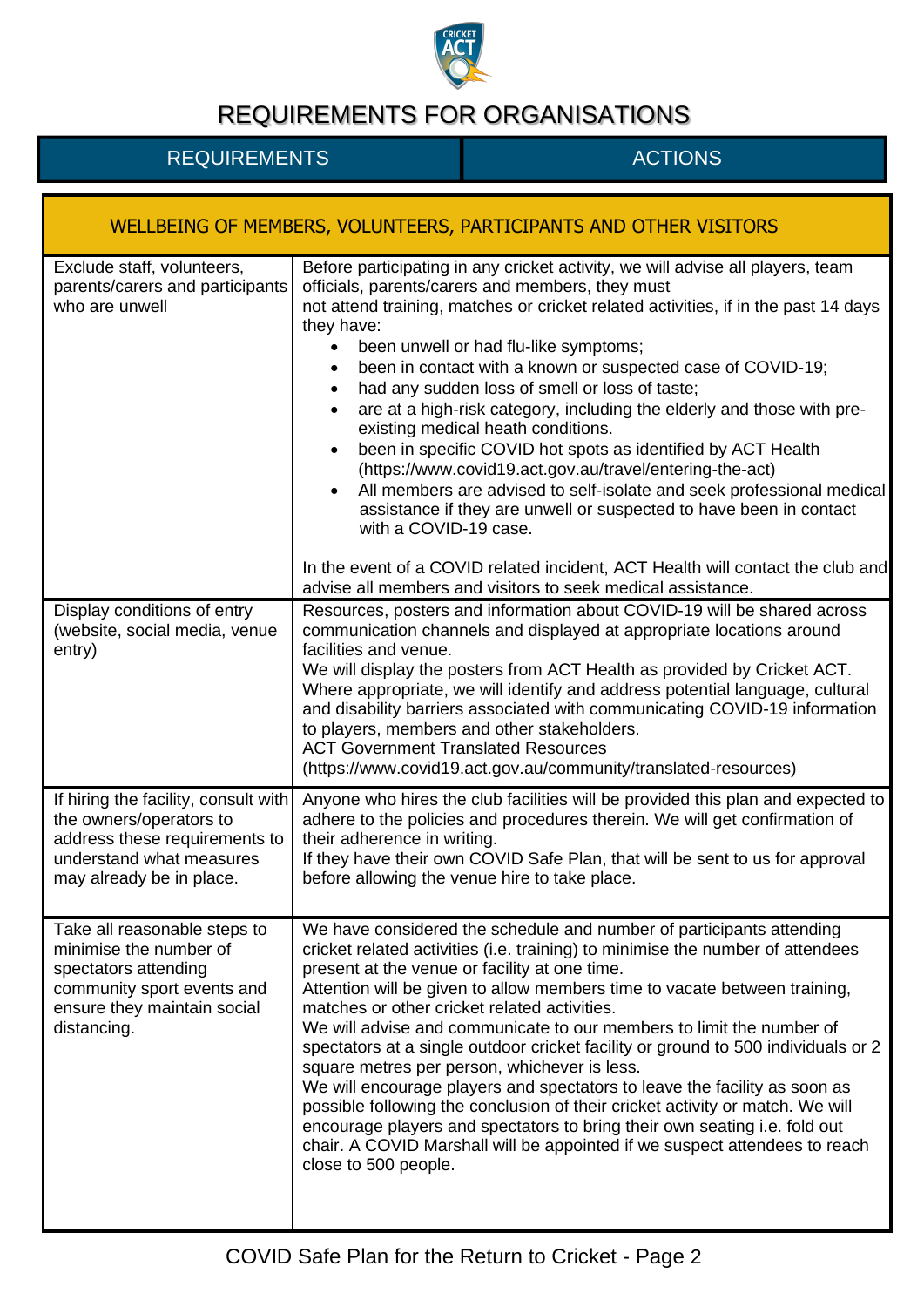

| WELLBEING OF MEMBERS, VOLUNTEERS, PARTICIPANTS AND OTHER VISITORS                                                                                                                  |                                                                                                                                                                                                                                                              |  |
|------------------------------------------------------------------------------------------------------------------------------------------------------------------------------------|--------------------------------------------------------------------------------------------------------------------------------------------------------------------------------------------------------------------------------------------------------------|--|
| If sufficient numbers to field<br>teams cannot be achieved,<br>prioritise delaying the event<br>rather than substituting with<br>people from other teams or<br>from the community. | Participants will only be allowed to sub in for other players if they are a<br>member of the same club (i.e., a 5th grade player competing in a 4th grade<br>match).<br>If the team cannot find sub(s) from the same club, the match will be<br>rescheduled. |  |

| PHYSICAL DISTANCING                                                                                                                                                                    |                                                                                                                                                                                                                                                                                                                                                                                                                                                                                                                                                                                                                                                                    |  |
|----------------------------------------------------------------------------------------------------------------------------------------------------------------------------------------|--------------------------------------------------------------------------------------------------------------------------------------------------------------------------------------------------------------------------------------------------------------------------------------------------------------------------------------------------------------------------------------------------------------------------------------------------------------------------------------------------------------------------------------------------------------------------------------------------------------------------------------------------------------------|--|
| Ensure the number of people in<br>an outdoor facility does not<br>exceed restrictions.                                                                                                 | We have considered the schedule and number of participants attending<br>cricket related activities to minimise the number of attendees present at the<br>venue or facility at one time. Attention will be given to allow time to vacate<br>members between training and matches.<br>Within enclosed spaces such as clubrooms, physical distancing of 2 metres<br>square metres per person with attendance not exceeding 100 people, will be<br>adhered to and signage clearly displayed.<br>Attendees at outdoor events will be kept to a minimum where possible, with<br>attendance not exceeding 500 people or 2 square metres per person,<br>whichever is less. |  |
| Minimise co-mingling of<br>participants from different<br>games and timeslots where<br>possible.                                                                                       | Club administrators have scheduled training sessions with allowances for<br>members to vacate the venue. This is to warrant minimal contact,<br>unnecessary gatherings, and correct social distancing.<br>Competition Administrators have scheduled matches times to minimise<br>contact, cross-over and avoid unnecessary gatherings of players, family<br>members and staff.<br>We will schedule time between games/training sessions when possible, to<br>enable all attendees to arrive and exit the venue safely, with minimal contact<br>with others. Teams will also have allocated areas as to avoid close contact.                                        |  |
| Have strategies in place to<br>manage gatherings that may<br>occur immediately outside the<br>premises, such as with drop off<br>and pick up zones or staggered<br>start/finish times. | We will stagger arrival and/or departure times when possible for different<br>groups and teams. We advise members, parents/guardians to remain in their<br>vehicle or at a distance until the allocated time.<br>Where allowable by venue design, we will manage entry and exit points and<br>direct the flow of players, coaching staff and attendees throughout the venue<br>to limit the risk of overlap and congestion.                                                                                                                                                                                                                                        |  |
| Use telephone or video<br>platforms for essential club<br>meetings where practical.                                                                                                    | We will conduct club and team meetings via online/virtual meeting platforms<br>such as Zoom, Facetime, Teams and Skype in place of face- to-face<br>meetings. If we need to meet face to face, we will keep the time to a<br>minimum, implement social distancing requirements with consideration to the<br>venue size and be seated a minimum of 2 square metres apart.                                                                                                                                                                                                                                                                                           |  |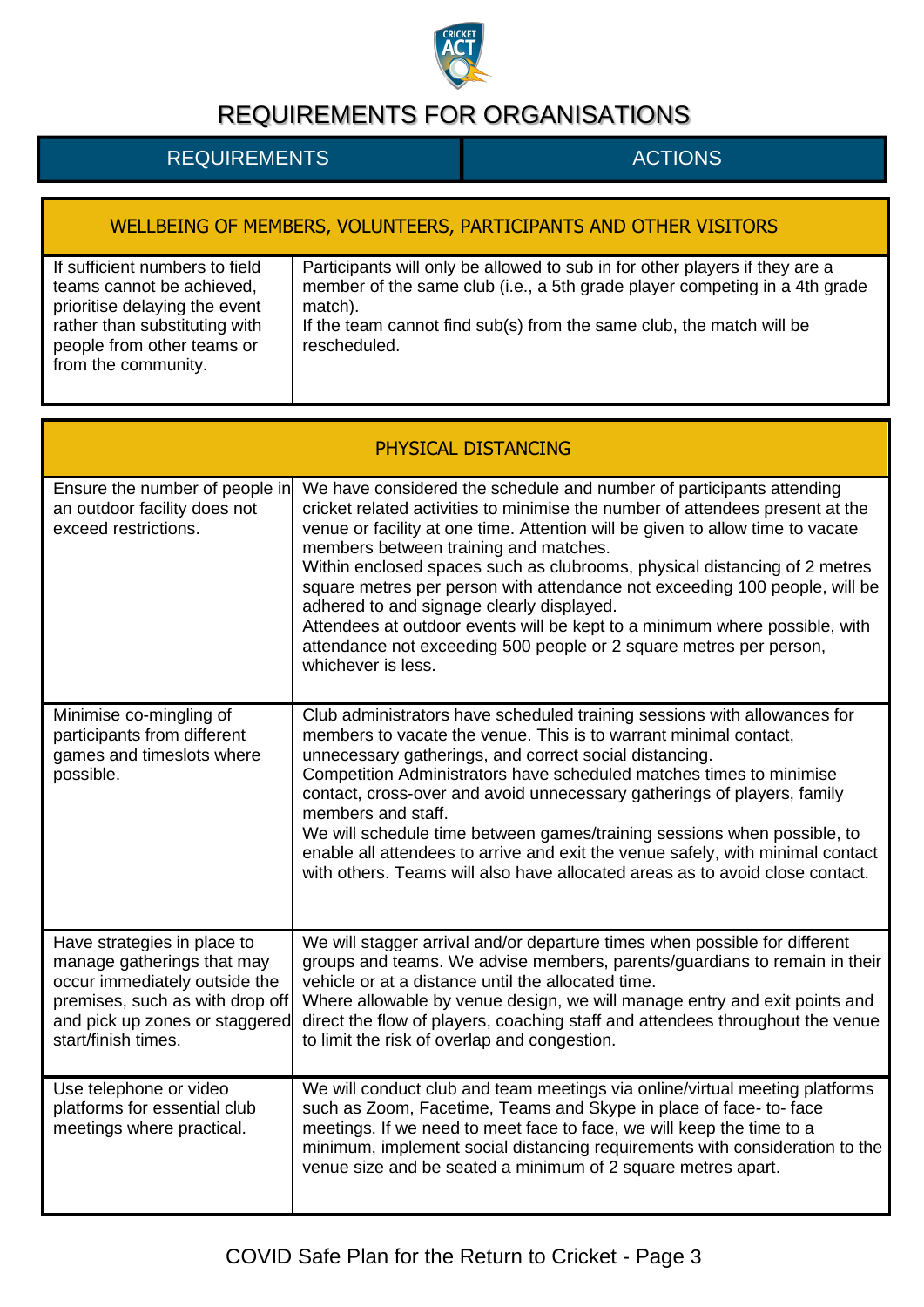

| <b>PHYSICAL DISTANCING</b>                                                                                                                                                                     |                                                                                                                                                                                                                                                                                                                                                                                                                                                                                                                                                                           |  |
|------------------------------------------------------------------------------------------------------------------------------------------------------------------------------------------------|---------------------------------------------------------------------------------------------------------------------------------------------------------------------------------------------------------------------------------------------------------------------------------------------------------------------------------------------------------------------------------------------------------------------------------------------------------------------------------------------------------------------------------------------------------------------------|--|
| Reduce crowding wherever<br>possible and promote physical<br>distancing within indoor spaces<br>including toilets, canteens,<br>showers, change rooms,<br>lockers and other communal<br>areas. | We will indicate the number of people that can occupy indoor spaces in<br>accordance with the 2 square metre guidelines, utilising the ACT Health<br>'maximum occupancy' poster as provided by Cricket ACT.<br>We will encourage all participants to shower/change at home where possible.<br>We will limit the use of communal areas or inside areas to essential players<br>and team officials, with regular disinfectant cleaning.<br>If unable to meet the necessary COVID-19 requirements and social<br>distancing protocols communal facilities will remain closed. |  |
| Review regular business<br>deliveries and request<br>contactless delivery and<br>invoicing where practical.                                                                                    | We will contact all suppliers and seek their support for contactless deliveries<br>to the club and electronic invoicing where practical. We will utilise electronic<br>invoicing/banking where practical to complete business transactions.                                                                                                                                                                                                                                                                                                                               |  |

| <b>HYGIENE AND CLEANING</b>                                                                            |                                                                                                                                                                                                                                                                                                                                                                                                                                                                                                                                                                                                                                                                                                                                                                                                                                                                                                                                                                                                               |  |
|--------------------------------------------------------------------------------------------------------|---------------------------------------------------------------------------------------------------------------------------------------------------------------------------------------------------------------------------------------------------------------------------------------------------------------------------------------------------------------------------------------------------------------------------------------------------------------------------------------------------------------------------------------------------------------------------------------------------------------------------------------------------------------------------------------------------------------------------------------------------------------------------------------------------------------------------------------------------------------------------------------------------------------------------------------------------------------------------------------------------------------|--|
| Adopt good hand hygiene<br>practices                                                                   | We will clean and disinfect communal spaces, surfaces and objects such as<br>equipment, team benches and hard surfaces regularly.<br>We will use Safe Work Australia's Cleaning & Disinfectant Guidelines for best<br>cleaning and disinfecting practices<br>(https://www.safeworkaustralia.gov.au/doc/how-clean-and-disinfect-your-<br>workplace-covid-19)<br>We will display the ACT Health posters as provided by Cricket ACT on good<br>hand hygiene and correct hand cleaning protocols throughout the venue.<br>Further we will:<br>Promote and provide hand washing guidance to all participants and<br>$\bullet$<br>volunteers<br>Promote regular and thorough hand washing by volunteers and<br>$\bullet$<br>participants<br>Provide sanitising hand rub within the venue and refill regularly<br>$\bullet$<br>Replace/refill soap and paper towels in toilets regularly<br>Place bins around the venue<br>Encourage cleaning staff to wear gloves while cleaning and wash<br>their hands afterwards |  |
| Ensure hand sanitiser is<br>accessible at the venue entry<br>and throughout the facility or<br>ground. | We will provide hand sanitiser within the venue and ensure it is readily<br>available. We will encourage players, officials, volunteers, attendees, and<br>other members to carry personal hand sanitiser to enable good personal<br>hygiene.                                                                                                                                                                                                                                                                                                                                                                                                                                                                                                                                                                                                                                                                                                                                                                 |  |
| Regular cleaning of hard and<br>frequently touched surfaces                                            | We will frequently clean used indoor hard surface areas; first with detergent<br>and water and then disinfect. We will also frequently clean touched areas<br>and surfaces, including in communal facilities.                                                                                                                                                                                                                                                                                                                                                                                                                                                                                                                                                                                                                                                                                                                                                                                                 |  |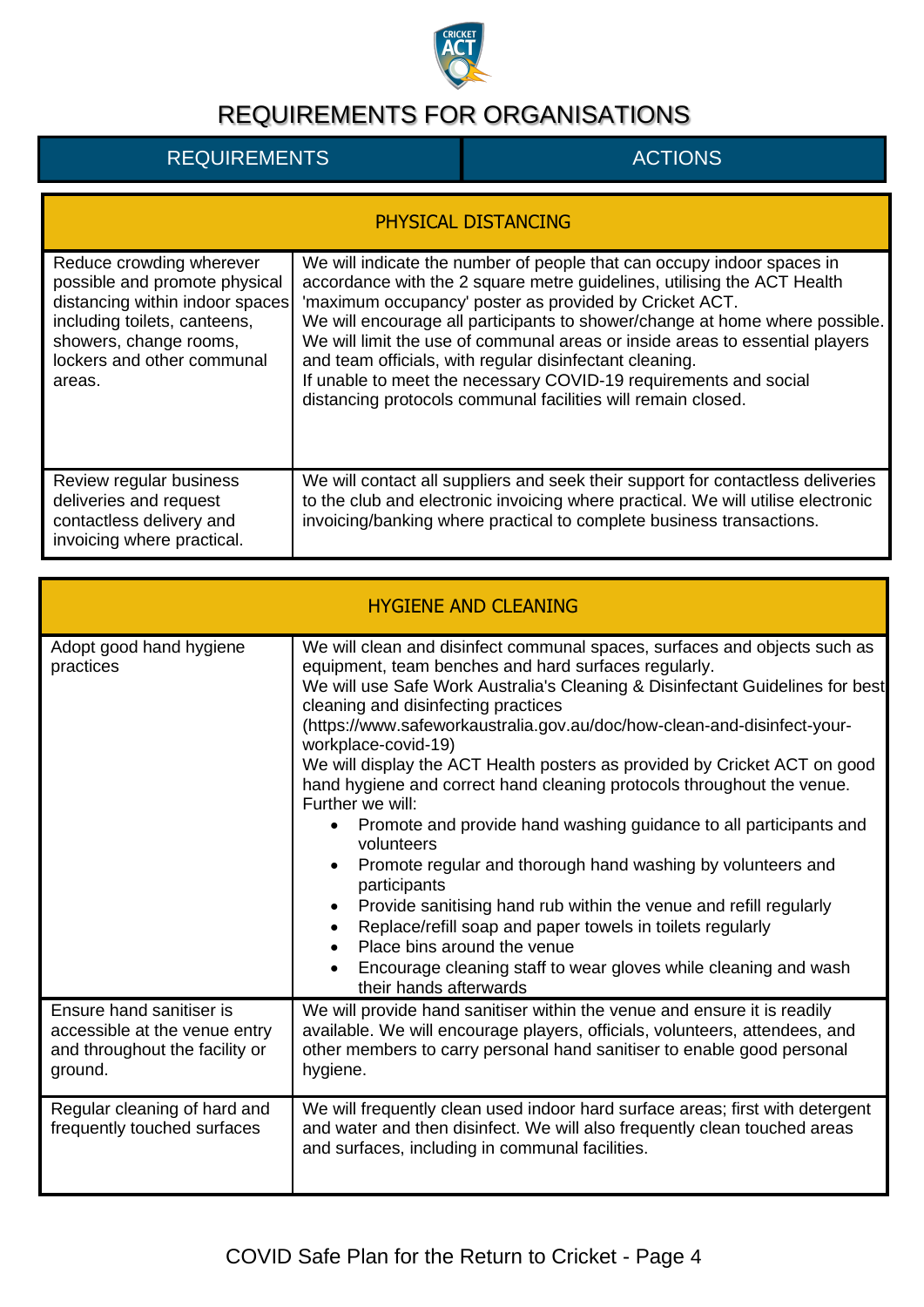

| <b>HYGIENE AND CLEANING</b>                                                                                                       |                                                                                                                                                                                                                                                                                                                                                                                                                                                                                                                                                                                                                                                                                                                                                                                                                                                                                                                                                                                                                                                                                                                                                                                                                                                      |
|-----------------------------------------------------------------------------------------------------------------------------------|------------------------------------------------------------------------------------------------------------------------------------------------------------------------------------------------------------------------------------------------------------------------------------------------------------------------------------------------------------------------------------------------------------------------------------------------------------------------------------------------------------------------------------------------------------------------------------------------------------------------------------------------------------------------------------------------------------------------------------------------------------------------------------------------------------------------------------------------------------------------------------------------------------------------------------------------------------------------------------------------------------------------------------------------------------------------------------------------------------------------------------------------------------------------------------------------------------------------------------------------------|
| Encourage participants to bring<br>their own water bottle, snacks,<br>and sweat towels. Avoid<br>shared food and drinks.          | All participants are to provide their own clearly labelled drink bottle for their<br>personal use only. We will communicate to all participants the importance of<br>not sharing any food or drinks. We will not provide any communal drink or<br>food for players. Where an individual does not bring their own food for<br>morning tea/lunch, the club will only provide individually packaged items.<br>Canteens will remain open however all staff will wear gloves and regularly<br>wash/sanitise their hands. All food will be prepared on site according to ACT<br>Health Guidelines [https://www.health.act.gov.au/sites/default/files/2019-<br>10/Food%20Safety%20Guide%202019.pdf], pre-packed and sealed into<br>individual servings; there will be no buffet-style catering. We will also prevent<br>gatherings of people around canteens and adhere to physical distancing<br>requirements.<br>This information will be clearly sign posted around the canteen area.                                                                                                                                                                                                                                                                    |
| Ensure processes are in place<br>to launder shared uniform<br>items after use, such as bibs or<br>jerseys.                        | We will encourage players to be responsible for the cleaning of their own<br>playing and training attire (including equipment and jerseys). We will avoid<br>the sharing of articles of clothing such as volunteer high visibility vests<br>(jacketed marshals will take their own vest home to wash).                                                                                                                                                                                                                                                                                                                                                                                                                                                                                                                                                                                                                                                                                                                                                                                                                                                                                                                                               |
| Reduce sharing of equipment<br>where practical and ensure<br>these are cleaned with<br>detergent and disinfectant<br>between use. | Sharing of equipment is not recommended, however if it is required to occur,<br>the equipment will be cleaned and/or sanitised between uses. The equipment<br>will be in a suitable state (i.e., not sweaty) prior to the cleaning process.<br>Cleaning processes should be undertaken in a timely manner that is practical<br>for the continuity of the game but not at the detriment of the cleaning process<br>itself.<br>Batting gloves, wicket keeping gloves and catching gloves:<br>We will recommend inner gloves are used<br>$\bullet$<br>We will clean gloves with alcohol-based wipes after each use<br>$\bullet$<br>Bats:<br>We will sanitise the bat handle / grip in between uses<br>$\bullet$<br>Pads including leg, thigh, chest and arm:<br>• We will clean pads with alcohol-based wipes after each use<br><b>Helmets:</b><br>Teams will utilise a helmet rotation policy of 4 helmets per team to<br>enable drying, cleaning and disinfecting of helmets (inside and outside<br>surfaces) before and after each use.<br><b>Balls:</b><br>Given the nature of the sport, balls will be touched by multiple people<br>$\bullet$<br>during training and in matches. We will sanitise balls between training<br>sessions and matches. |
| Encourage contactless<br>payment options.                                                                                         | We encourage canteen staff to wear gloves and/or sanitise in between cash<br>transactions. We encourage contactless electronic payment or the use of<br>correct monetary value to minimise contact where possible.                                                                                                                                                                                                                                                                                                                                                                                                                                                                                                                                                                                                                                                                                                                                                                                                                                                                                                                                                                                                                                   |